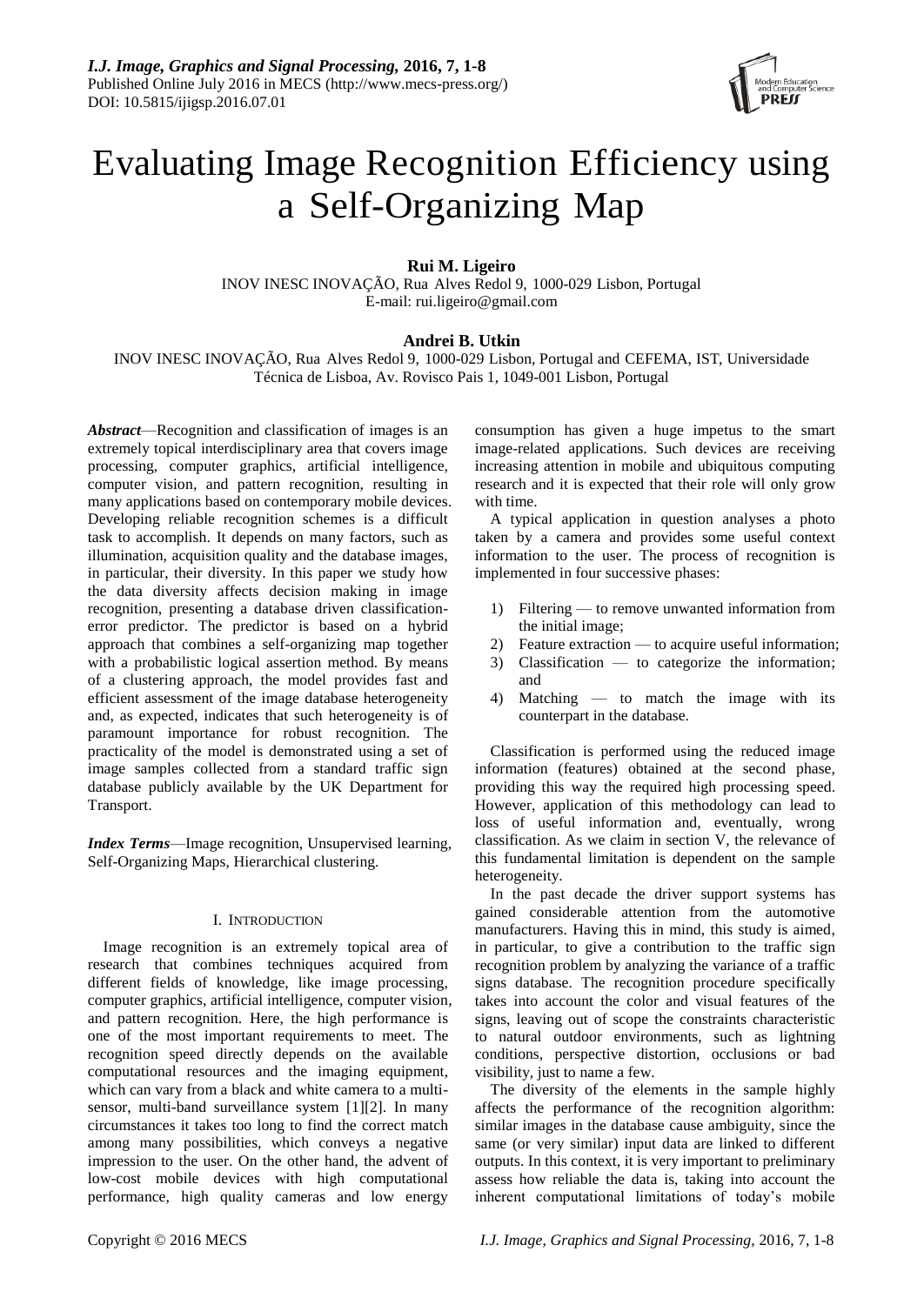devices readily available in the market. For such an assessment we present an early warning system (predictor) that evaluates the image database reliability by discovering and reporting to the user the subsets of images that possess a critical degree of similarity and thus can cause problems in their recognition. To address this issue, we use a scheme comprising two phases: a selforganizing map that groups the images by their similarity and a probabilistic logic assertion that decides whether an image should be kept in the database.

The article is organized as follows: Section [II](#page-1-0) reviews the most important aspects of self-organizing maps as well as hierarchical clustering analysis. In section [III](#page-2-0) we discuss the generic tools of image recognition that composes the framework. The predictor model is described in section [IV.](#page-3-0) The obtained results are presented in section [V](#page-5-0) and summarized in the conclusion section [VI.](#page-5-1)

#### <span id="page-1-0"></span>II. BASIC CONCEPTS

As mentioned above, the proposed recognition efficiency analysis is primary based on a self-organizing map (SOM). Additionally, to infer about the accuracy of the method, an empirical model was created using a hierarchical representation of the data structures. Finding the optimal configuration of the cluster arrangement, the model represents an essential method to evaluate the efficacy of our approach.

Both SOMs and hierarchical representations have found a wide use in numerous artificial intelligence applications [\[3\].](#page-6-1)

## *A. Self-Organizing Maps*

In our research, SOM constitutes a basis of a powerful technique used in the analysis of datasets containing many natural clusters with varying properties. Also known as Kohonen maps, the self-organizing maps represent a special class of single layer neural networks trained using unsupervised learning, introduced by Tuevo Kohonen in 1982 in [\[4\]](#page-6-2) and further developed in his subsequent research (see, for instance, [\[6\]\[7\]\)](#page-6-3).

SOMs have an ability to progressively adapt themselves by using a clustering mechanism that gradually becomes sensitive to different input categories of unlabeled data. The general aspects of SOM-based networks are described in details in [\[8\]](#page-6-4) and references therein. Later on, many improvements were introduced to the original version of the original Kohonen's SOM (see, for example, [\[9\]\[10\]](#page-6-5)[\[11\]\)](#page-6-6), but the main features remained unchanged. It is also worth to emphasize the insights of [\[12\]\[13\]](#page-6-7)[\[14\]](#page-6-8) with respect to color segmentation, which is an important feature of our study, as well as the works by Ultsch on visualization of the SOM output [\[15\]\[16\].](#page-6-9)

The SOM used in the predictor model presented in section [IV](#page-3-0) is briefly described below. The SOM comprises a rectangular lattice composed by nodes (neurons), linked with the input layer (see Fig. [1\)](#page-1-1), each link being associated with a scalar value, the interconnection weight. The neuron is fully characterized

by the vector of interconnection weights of its links, whose dimension coincides with the number of input nodes, that is, the dimension of the input data vector.

The training starts with random initialization of the interconnection weights. After that, the algorithm combines three important sequential steps (that are described in details in [\[8\]](#page-6-4) and thus are discussed here only briefly):

*Competition*: For each input pattern and all neurons in the grid, one calculates the Euclidean distance between the interconnection weight vector and the pattern vector. The neuron with the smallest weight-to-pattern distance is designated as the best matching unit (BMU).

*Cooperation*: A neighborhood of neurons centered in the BMU is chosen. All neurons in the neighborhood are subjected to collective adjustment described in the next step.

*Adaptation*: For each neighboring neuron, its weights are adjusted to make their values close to the input vector. The closer a neuron is to the BMU, the bigger is the adjustment.



Fig.1. Schematic Representation of the Self-Organizing Map.

## <span id="page-1-1"></span>*B. Hierarchical Clustering*

Identifying homogeneous groups (clusters) of objects is of great interest in numerous applications, varying from biology [\[17\]](#page-7-0) to astrophysics [\[18\]](#page-7-1) and from the marketing research [\[19\]](#page-7-2) to the diagnostics of Attention Deficit Hyperactive Disorder [\[20\].](#page-7-3) In many cases, the cluster identification helps to reveal some underlying internal structure or hierarchy of the objects under study. The hierarchical clustering approach [\[21\]](#page-7-4) is more computationally expensive technique than the developed SOM-based algorithm. Being more straightforward, in the present study it is used for verification of the assessments obtained by the self-organizing maps.

Hierarchical algorithms are subdivided into divisive and agglomerative. The divisive ones resort to a topdown clustering method: all samples are initially concentrated in one cluster, which is recursively split down to the hierarchy. At each step the division is performed for the largest available cluster, until all the clusters are broken into a single object. The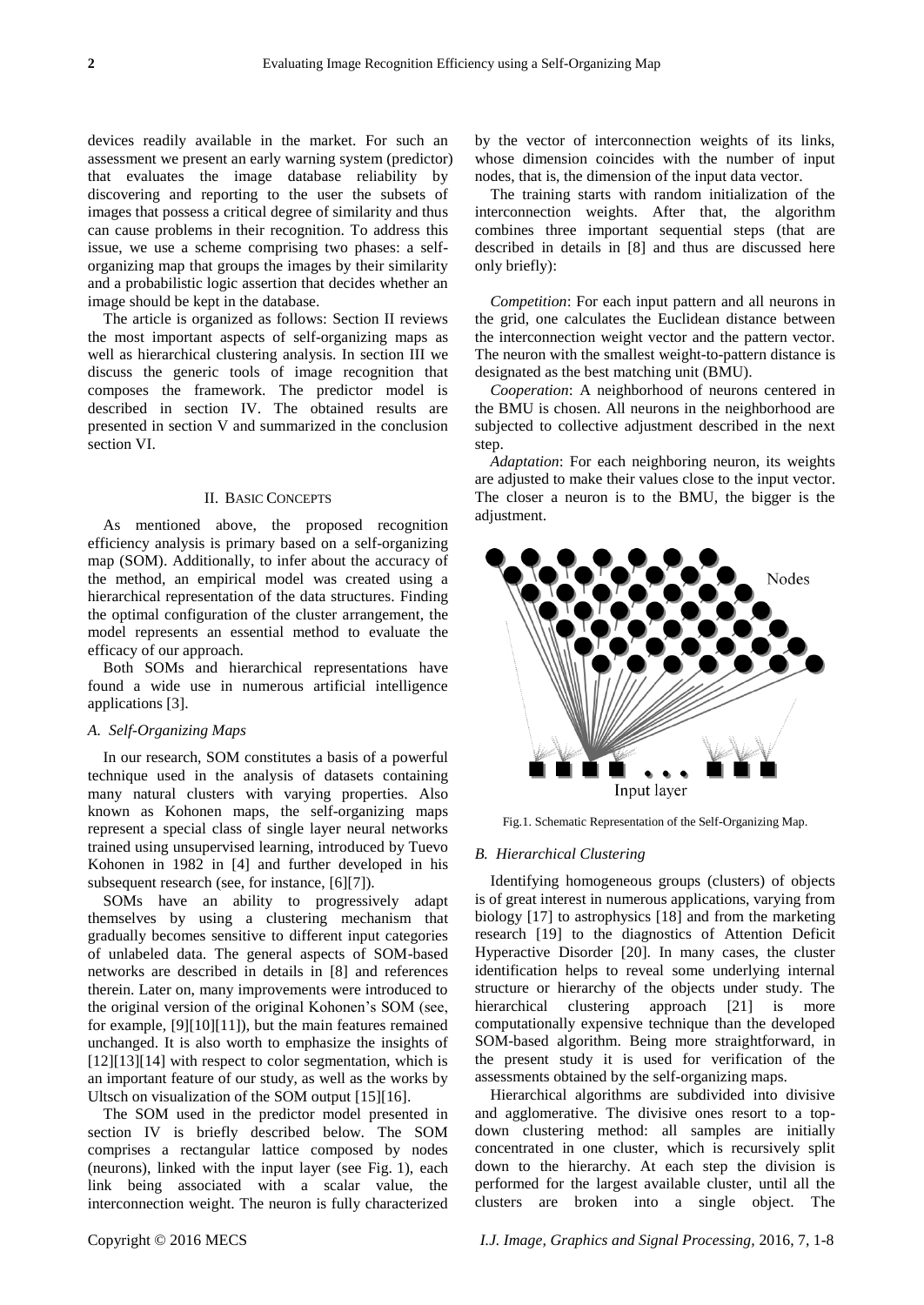agglomerative algorithms use bottom-up joining of initially separated objects, which is repeated until all of them belong to a unique cluster.

The main tool for illustrating the arrangement of objects produced by hierarchical clustering is a dendogram, which represents the grouping process in the form of a tree. The widest top raw, tree crown, represents nodes of individual objects. Subsequent rows represent the clustering dynamics as a process of combining previous nodes (individual objects or smaller clusters) into bigger clusters — via branches whose lengths are proportional to the value of the intergroup dissimilarity. Proceeding this way, one represents the clustering dynamics as a sequence of successive merges, which ends up in building a single cluster containing all the objects, the tree's root.

#### <span id="page-2-0"></span>III. IMAGE RECOGNITION MODEL

For the purpose of the present study, the generic model of image recognition by a mobile device briefly described in the Introduction was adapted to a publicly available databas[e \[22\]](#page-7-5) of traffic-sign images.

The recognition algorithm assesses the proximity between an acquired image and each reference image in the database using the Euclidean distance in the feature space. For convenience, the mobile application only suggests the top three matches, giving to the user an option to choose one. The distance from the input image to the best-match image, characterizing the recognition uncertainty, is supposed to be significantly less than that to reference images. However, this does not happen for

databases with a lack of sample diversity.

To reduce the noise, each image is filtered by applying a Gaussian blur. This effect smooths the image, providing more stable feature extraction at the next phase. Naturally, there is a trade-off between the stability and the loss of information inevitably accompanying the image blurring.

The feature extraction provides efficient compression of the image information, reducing the vast array of image pixels to a far more restrictive set of special (key, interest, contour, etc.) points. In the case in question, we used the contour-point extraction algorithm by Satoshi Suzuki and Keiichi Abe [\[23\].](#page-7-6) For more information on image segmentation see [\[24\].](#page-7-7)

Direct treating the sets of key points poorly meets the requirements of algorithm stability and fast processing: 1) in many cases the key point description still results in large amount of information and 2) the number of key points varies significantly from image to image. As well, concrete distributions of the key points differ significantly from one feature extraction procedure to another. Meanwhile, these distributions do not differ dramatically at the global scale as the key points always have a tendency to concentrate in the regions with rich information contents. This opens an opportunity to map the structurally changeable set of numerous key points  $\{x\}$  into a fixed set of weights  $\{w_i\}$  of

$$
i = 1, 2, ..., i_{\text{max}}, \quad i_{\text{max}} = \text{GridWidth} \times \text{GridHeight}
$$
 (1)

knots of a fixed rectangular grid (see Fig. [2\)](#page-2-1).

<span id="page-2-1"></span>Akin mappings are traditionally used in lidar return recognition [\[25\]\[26\]](#page-7-8) and data processing with radial-basis function networks (see, e.g., [\[27\]\)](#page-7-9). The peculiarity of current application is that the grid is relatively sparse and is used for data transform to lower, rather than to higher, dimension. The weight  $w_i$ , associated with the *i*-th grid node is defined by a sum of the Gaussian functions

$$
w_i = \sum_{x} \exp\left(-\frac{\mathcal{D}_{i,x}^2}{2\delta_{grid}^2}\right) \tag{2}
$$

where  $\mathcal{D}_{i,x}$  stands for the Euclidean distance between the knot and the key (here, the contour) point  $x$ . The adjustable constant parameter  $\delta_{grid}$  defines the radius of a neighborhood in which the knot is sensitive to the presence of key points. Note that for all images the transformation  $\{x\} \rightarrow \{w_i\}$ , governed by relation [\(2\)](#page-2-2), yields a weight array of the same size max *i* .

<span id="page-2-2"></span>An important supplementary factor of image differentiation, the color information, is added through

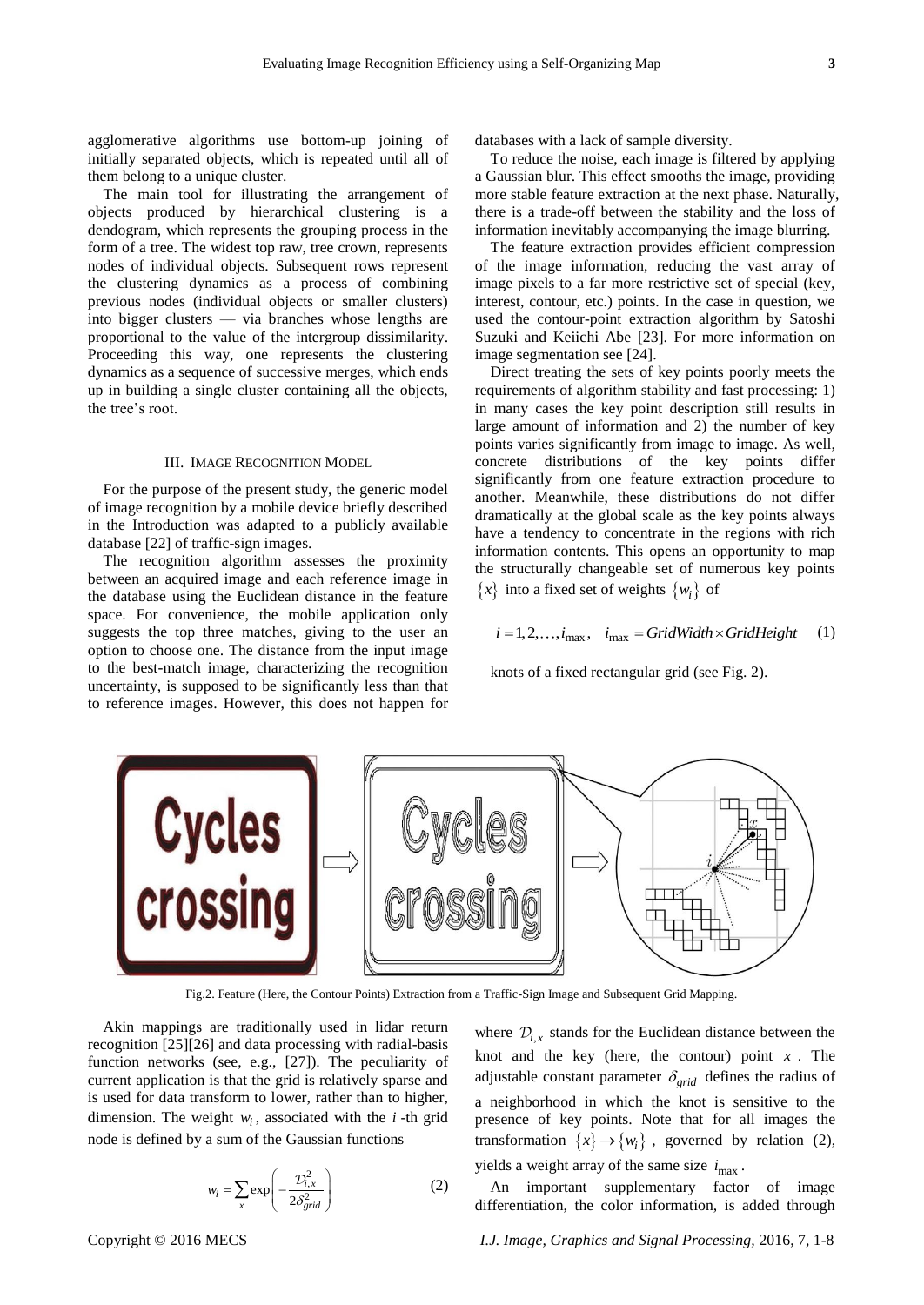two additional knots corresponding to the relative mean red and green intensities

$$
w_{i_{\text{max}}+1} = Int_{red} = \frac{R}{R + G + B},
$$
  
\n
$$
w_{i_{\text{max}}+2} = Int_{green} = \frac{G}{R + G + B}.
$$
\n(3)

(here  $R$ ,  $G$ , and  $B$  represent the total RGB intensities of the recorded image). As far as  $Int_{red} + Int_{green} + Int_{blue} = 1$ , only two independent relative intensities were chosen. The sample structure is composed by arrays — one per image — stored in a lightweight text file (JSON format), that concatenates a collection of attributes described above with their corresponding values.

Every time a user activates the recognition process, the signature of the acquired photo

$$
\mathbf{W} = \{w_1, w_2, \dots, w_{i_{\text{max}}}, w_{i_{\text{max}}+1} = Int_{red}, w_{i_{\text{max}}+2} = Int_{green}\}
$$

is computed in real time and compared with all databaseimage signatures. Only in very rarely occasions a user takes a photo whose frame coincides exactly with that of the corresponding sample. For this reason, the matrix of knots is shifted in both vertical and horizontal directions, being dislocated one step at a time in rows/columns (left to right, up to down). For every shift, the pairwise dissimilarity function  $\text{Dis}\left(\mathbf{W}^{(I)}, \mathbf{W}^{(S)}\right)$  between the image  $I$  and the sample  $S$  is calculated according to the formula

$$
Dis^{2}(\mathbf{W}^{(I)}, \mathbf{W}^{(S)}) = |\mathbf{W}^{(I)} - \mathbf{W}^{(S)}|^{2} = \sum_{i=1}^{i_{\text{max}}} \left( w_{i}^{(I)} - w_{i}^{(S)} \right)^{2} + K_{RGB} \sum_{i=i_{\text{max}}+1}^{i_{\text{max}}+2} \left( w_{i}^{(I)} - w_{i}^{(S)} \right)^{2},
$$
\n(4)

where the adjustable constant parameter  $K_{RGB}$  takes into account the difference of importance and units of measure in the *w*-feature and RGB spaces. Once defined, the dissimilarity function [\(4\)](#page-3-1) can be subsequently used for measuring the distance between two vectors in the joint *w-*RGB feature space.

## <span id="page-3-0"></span>IV. THE PREDICTOR MODEL

The goal of the predictor is to estimate the likelihood of an image to be incorrectly recognized. This is particularly relevant for databases with large amount of similar images. Knowing in advance groups (clusters) of images with such similarity allows to take preventive measures, such as selecting only a particular group of truly heterogeneous samples, taking new samples, or making necessary substitutions. The developed SOMbased predictor groups the sample images by similarity, calculating the position of an image on a map (for the case in question, two dimensional lattice of Kohonen nodes  $\{\mathbf r_j = (x_j, y_j)\}\,$ ,  $j = 1, 2, ..., J$  whose dimension J is defined by the quantity of images) via an iterative process that brings similar images together and moves away the dissimilar ones. If a particular node has several associated samples, it indicates that they have similar signatures. Mapping a sample in a non-shared node gives reason to believe that it will be recognized properly. An important feature of the sample clustering process is its unsupervised nature. The predictor combines the SOM with a probabilistic logic assertion that takes the decision whether an image should be included in the database or

2D topology, their visual representation. As was discussed in section [II,](#page-1-0) the sequential process starts from random initialization of the weights of the links connecting the Kohonen nodes  $\{r_j\}_{j=1}^J$  $\mathbf{r}_j \big|_{j=1}^{\infty}$  with the input layer whose  $i_{\text{max}} + 2$  nodes represent the components of the image feature vector  $\mathbf{W} = \{w_i\}_{i=1}^{i_{\text{max}}+2}$ 1 *i*  $w_i\}_{i=1}^{i_{\text{max}}}$ <sup>+</sup>  $\mathbf{W} = \left\{ w_i \right\}_{i=1}^{l_{\text{max}} + 2}$ , whose structure is illustrated in Fig. [3.](#page-3-2)

not. The SOM reveals sample similarities whose nature and origin are not known in advance, allowing, due to its

| ∽<br>מכ |     |                           | $\sim$ $\sim$                 |
|---------|-----|---------------------------|-------------------------------|
| 141     | 100 | <b>**</b><br>$\mu$<br>red | $\mathbf{z}$<br>1111<br>green |

<span id="page-3-2"></span>Fig.3. Example of an Input Vector which Concatenates Two Kinds of Image Attributes: 10×10 Grid Knot Weights and Red/Green Relative Mean Intensities.

At all, one has a matrix of  $J \times (i_{\text{max}} + 2)$  weights

<span id="page-3-3"></span>
$$
\left\{ \mathbf{V}^{(j)} \right\}_{j=1}^{J} = \left\{ \left\{ v_i^{(j)} \right\}_{i=1}^{i_{\text{max}} + 2} \right\}_{j=1}^{J}
$$
 (5)

<span id="page-3-1"></span>The unsupervised learning strategy consists in an iterative adjustment of the neuron weight vectors  $\left\{ \mathbf{V}^{(j)}\right\}^{J}$ 1  $\int$  $\mathbf{V}^{(J)}\Big\}_{j=1}$ . During this process, the neurons in the lattice compete for the best matching with the current input vector  $W$ . The winner  $-$  from here on characterized by the index  $j = j_w$  — is the one closest to the input in terms of the distance between the feature vectors  $Dis(W, V)$  defined by Eq.[\(4\)](#page-3-1)

$$
j_w = \underset{j \in [1, J]}{\text{argmin}} \, \text{Dis}\Big(\mathbf{W}, \mathbf{V}^{(j)}\Big) \tag{6}
$$

The winner node  $r_{j_w}$  is also called the best matching unit (BMU). All the nodes in the BMU neighborhood are adjusted by shifting their weight vectors towards the input vector, the closer the node is to the BMU, the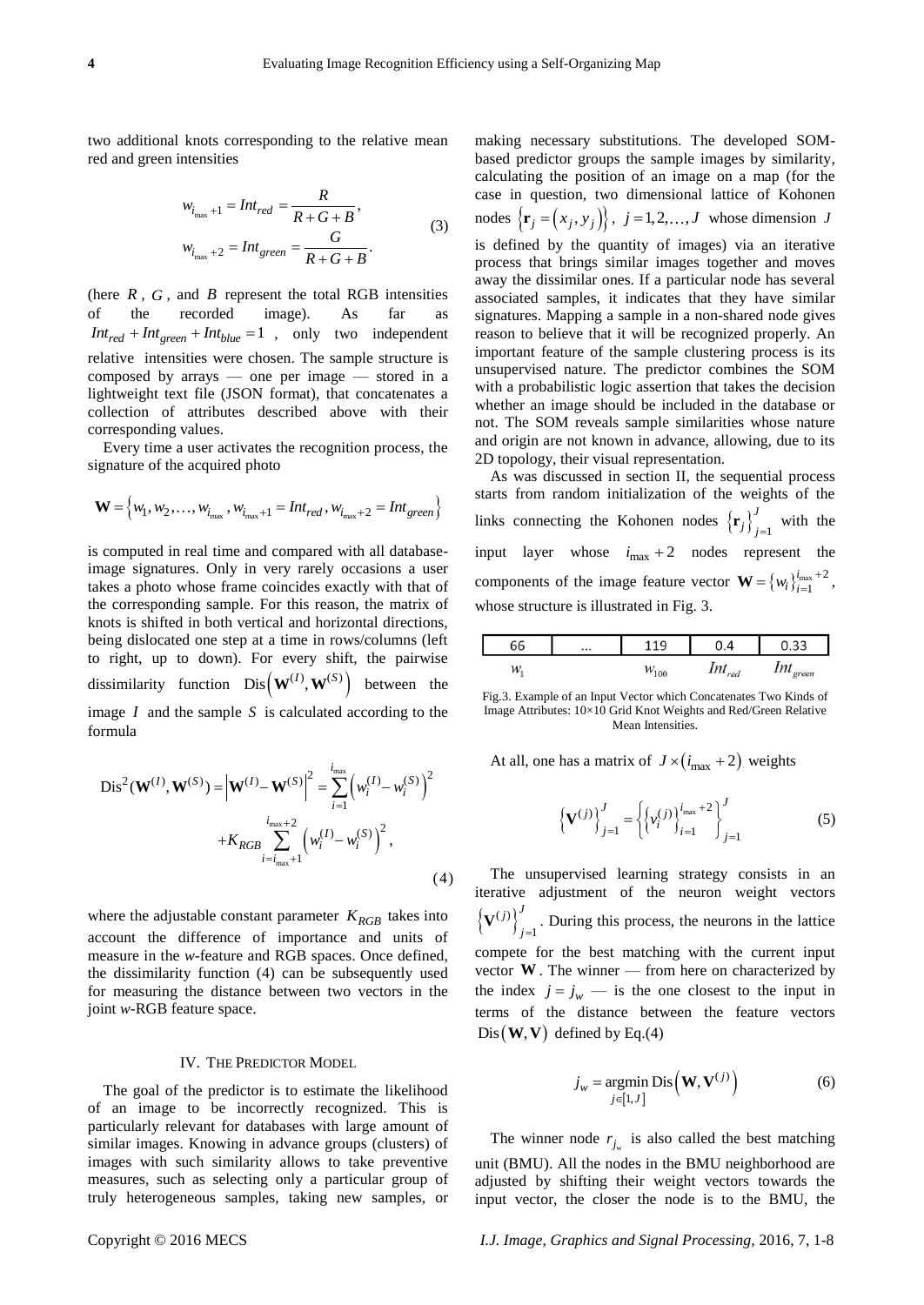bigger is the adjustment

$$
\mathbf{V}^{(j)}(t+1) = \mathbf{V}^{(j)}(t) + \alpha(t) h_{j, j_w}(t) (\mathbf{W}(t) - \mathbf{V}^{(j)}(t))
$$
 (7)

Here the arguments  $t$  and  $t+1$  refer to the current and next iteration steps while the exponentially decaying factor

$$
\alpha(t) = \alpha_0 \exp\left(-\frac{t}{\tau_\alpha}\right) \tag{8}
$$

represents the learning rate ( $\alpha_0$  and  $\tau_\alpha$  are adjustable constants characterizing the initial learning rate and the decay speed). The spatiotemporal neighborhood function

$$
h_{j,j_w}(t) = \exp\left(-\frac{\left|\mathbf{r}_j - \mathbf{r}_{j_w}\right|^2}{2\delta^2(t)}\right)
$$
(9)

is a Gaussian centered at the BMU, whose spread decreases with time in a manner similar to  $\alpha(t)$ 

<span id="page-4-2"></span>
$$
\delta(t) = \delta_0 \exp\left(-\frac{t}{\tau_{\delta}}\right) \tag{10}
$$

<span id="page-4-1"></span><span id="page-4-0"></span>The mapping process comprises iterative application of the updating rule [\(7\)](#page-4-0) with progressively less influence upon the node weights [\(5\)](#page-3-3) due to exponential decrease of the factors  $\alpha(t)$  and  $h_{j, j_w}(t)$ . At each iteration, the mapping accuracy expressed as a mean quantization error (MQE, the mean of the distance [\(4\)](#page-3-1) between the input vectors and corresponding BMUs) is calculated. The iterative process is stopped when the MQE decreases below a predefined limiting value ("MQE threshold", e.g., 0.001). Due to  $(8)-(10)$  $(8)-(10)$  $(8)-(10)$ , in most situations the MQE rapidly decreases at the first iteration and then slowly converges to zero.

After the training, a new sample image can be presented to the SOM, which is able to define its position in the map (assigned BMU) at a very little computational cost. Then, a decision about accepting or rejecting the sample as a member of constructing database can be taken on the basis of the number of previous samples, already associated with the BMU. All steps of the corresponding algorithm are depicted in the diagram of Fig. 4.



Fig.4. Predictor Flow Chart.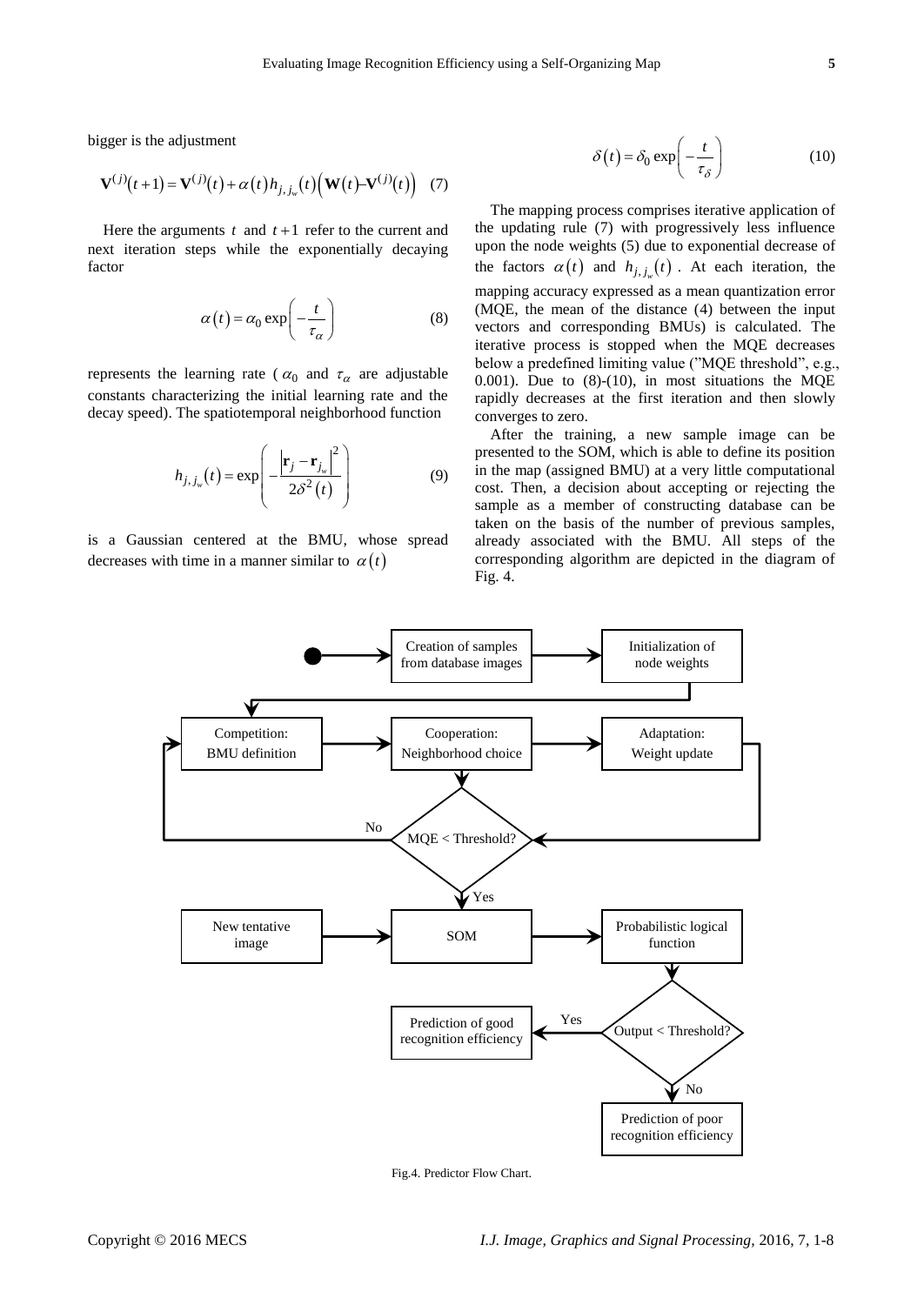## <span id="page-5-0"></span>V. RESULTS

The practicality of the developed predicting tool is demonstrated using a set of traffic sign images collected from the collection publicly available by the UK Department for Transport [\[22\].](#page-7-5) Signatures serving as input data for both the SOM and the hierarchical clustering were derived from these images by successive application of Gaussian filtering (blur), keypoint extraction, and computation of the average RGB intensity values.

The predictor model was verified by doing calculations with several parameter variations and over different image sets. For practical purposes, we evaluated the performance of the predictor model by using seventeen standard traffic sign sets, representing different categories of the traffic signs, comprised 640×480 px color images:

- 1. Bus and cycle signs: 45 images
- 2. Direction and tourist signs: 96 images
- 3. Information signs: 61 images
- 4. Low bridge signs: 7 images
- 5. Motorway signs: 59 images
- 6. On street parking: 85 images
- 7. Pedestrian, cycle, equestrian: 11 images
- 8. Pedestrian zone signs: 5 images
- 9. Regulatory signs: 45 images
- 10. Road works and temporary: 41 images
- 11. Signs for cyclists and pedestrians: 16 images
- 12. Speed limit signs: 23 images
- 13. Tidal flow lane control: 12 images
- 14. Traffic calming: 20 images
- 15. Tram signs: 9 images
- 16. Warning signs: 120 images
- 17. Level crossing signs: 22 images

To infer about the accuracy of the predictor, an empirical model was created. The model uses a bruteforce algorithm that calculates the sample-to-sample distance for all possible pairs of the images in the database. The distance in the *w*-RGB feature space is measured in accordance to formula [\(4\)](#page-3-1) used in the image recognition model of section [III.](#page-2-0) The brute-force algorithm describes the proximity among images by creating a dendrogram that illustrates the optimal configuration of the cluster arrangement. By using a single linkage criterion, one gets a symmetric matrix of the distances between all database samples, to which the method of hierarchical clustering analysis is applied. It is a more exact but exhaustive method, involving significant computational effort, whose application was only related to the need to assess the predictor's accuracy (notably, as the database grows, each new sample has to be compared with all previous and then the new dendrogram must be generated from scratch).

Comparative view of the dendrogram and  $10\times10$  SOM clustering for "bus and cycle signs" group is shown in Fig. [5.](#page-6-10) Multiple experiments with different traffic signs groups demonstrated about 85% coincidence of the two clustering methods. At the same time, SOM clustering demonstrates nearly linear, rather than quadratic increase of the calculation time with the increase of the number of images in the database, thus yielding faster results. For example, for the group 16 (Warning signs: 120 images), the hierarchical clustering executes five times longer than the predictor model.

As seen from the results illustrated in Fig. [5,](#page-6-10) the grouping of the traffic signs corresponds well to their visual similarity. It is also important to mention that empty cells provide good indication of the relative distance between the image related ones in a hypothetic "visual perception" space: cells with more dissimilar sets of images are separated by greater number of empty cells.

## <span id="page-5-1"></span>VI. CONCLUSION

We applied the clustering capacity of SOM for discovering subsets of images that possess a critical degree of similarity. The study made it possible to better identify the image databases that might cause uncertainty in recognition, by fast unsupervised grouping similar images into clusters.

The diversity of the elements in the sample highly affects the performance of the recognition algorithm. In general, for a family of recognition algorithms described in section [III](#page-2-0) a reasonable threshold is five images grouped in one node: a subset (cluster) of six or more images corresponding to the same Kohonen unit tends to result in ambiguity at recognition.

The good accuracy of the predictor is supported by both the results of hierarchical clustering (dendrogram) and by visual inspection. The proposed clustering method is very flexible and can be easily adapted to other kinds of databases.

For future research, we plan to carry out optimization of the proposed strategy aiming to suggest combinations of subsets of a database according to an aleatory objective rate of recognition. We are also going to extend our study to other complicated man-made and natural objects.

#### ACKNOWLEDGMENT

The presented research was supported in part by *Quadro de Referência Estratégico Nacional* (QREN) with the framework of Project #24649 UMG (Universal Museum Guide).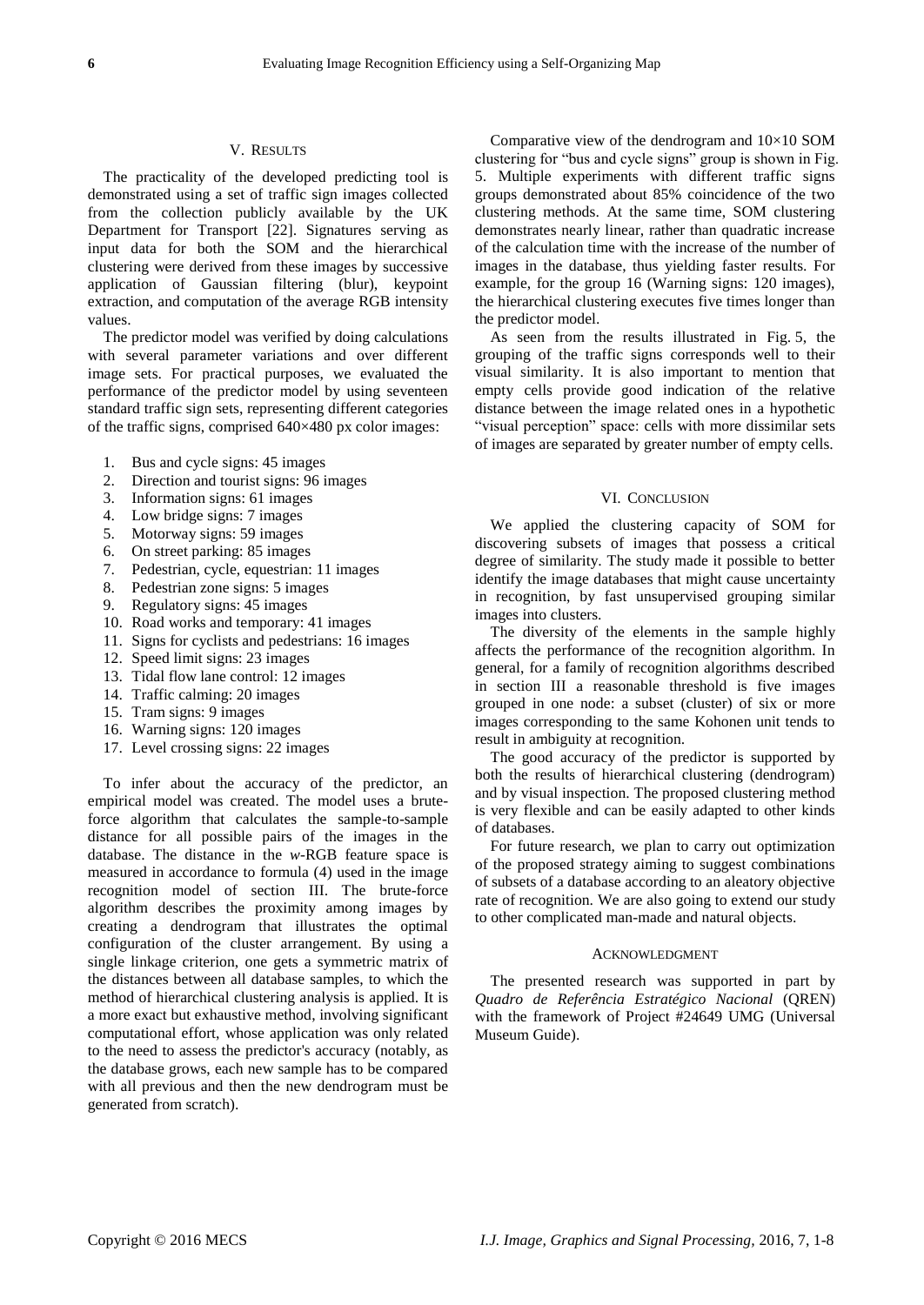

<span id="page-6-10"></span>Fig.5. Comparison between the Dendrogram-Based and SOM-Based Clustering Methods. The Table Cells Correspond to a Fragment of 10×10 Kohonen Node Structure. Corresponding Dendrogram Fragments Are Shown in Callouts.

## **REFERENCES**

- <span id="page-6-0"></span>[1] C. Beyan, "A multimodal approach for individual tracking of people and their belongings," Imaging Science Journal, vol. 63, no. 4, pp. 192-202, July 2015.
- [2] A. Javed, "Face recognition based on principal component analysis,‖ *International Journal of Image, Graphics and Signal Processing*, vol. 5, no. 2, pp. 38–44, February 2013.
- <span id="page-6-1"></span>[3] O. Nali, "High-speed Image compression based on the combination of modified self organizing maps and backpropagation neural networks,‖ *International Journal of Image, Graphics and Signal Processing*, vol. 6, no. 5, pp. 28–35, April 2014.
- <span id="page-6-2"></span>[4] J. Senthilnath, Nitin Karnwal, and D. Sai Teja, "Crop type classification based on clonal selection algorithm for high resolution satellite image," *International Journal of Image*, *Graphics and Signal Processing*, vol. 6, no. 9, pp. 11–19, August 2014.
- [5] T. Kohonen, "Self-organized formation of topologically correct feature maps," *Biological Cybernetics*, vol. 43, no. 1, pp. 59–69, January 1982.
- <span id="page-6-3"></span>[6] T. Kohonen, *Self-Organization and Associative* Memory, 3<sup>rd.</sup> ed., Berlin: Springer (Springer Series in Information Sciences, Vol. 8), 2012.
- [7] T. Kohonen, "The Self-Organizing Map," Proceedings of

*the IEEE*, vol. 78, no. 9, pp. 1464–1480, September 1990.

- <span id="page-6-4"></span>[8] T. Kohonen, *Self-Organizing Maps*, Berlin: Springer, 1995.
- <span id="page-6-5"></span>[9] J. Vesanto and E. Alhoniemi, "Clustering of the selforganizing map,‖ *IEEE Transactions on Neural Networks*, vol. 11, no. 3, pp. 586–600, May 2000.
- [10] M. Johnsson, *Applications of Self-Organizing Maps*, Lund, SE: Lund University Press, 2012.
- <span id="page-6-6"></span>[11] M. Resta, "Assessing the efficiency of health care providers: a SOM perspective," in *Advances in Self-Organizing Maps*, Berlin: Springer, 2011, pp. 30–39.
- <span id="page-6-7"></span>[12] X. Y. Zhang, J. S. Chen, and J. K. Dong "Color clustering using self-organizing maps,‖ *Proceedings of the International IEEE Conference on Wavelet Analysis and Pattern Recognition*, vol. 3, pp. 986–989, 2007.
- [13] S. H. Ong, N. C. Yeo, K. H. Lee, Y. V. Venkatesh, and D. M. Cao, "Segmentation of color images using a two-stage self-organizing network", Image and Vision Computing, vol. 20, no. 4, 279–289, April 2002.
- <span id="page-6-8"></span>[14] J. Moreira and L. D. F. Costa, "Neural-based color image segmentation and classification using self-organizing maps," Annals of IX Brazilian Symposium on Computer *Graphics, Patterns and Images (SIBGRAPI)*, pp. 47–54, 1996.
- <span id="page-6-9"></span>[15] A. Ultsch and H. P. Siemon. "Kohonen's Self Organizing Feature Maps for Exploratory Data Analysis",

Copyright © 2016 MECS *I.J. Image, Graphics and Signal Processing,* 2016, 7, 1-8